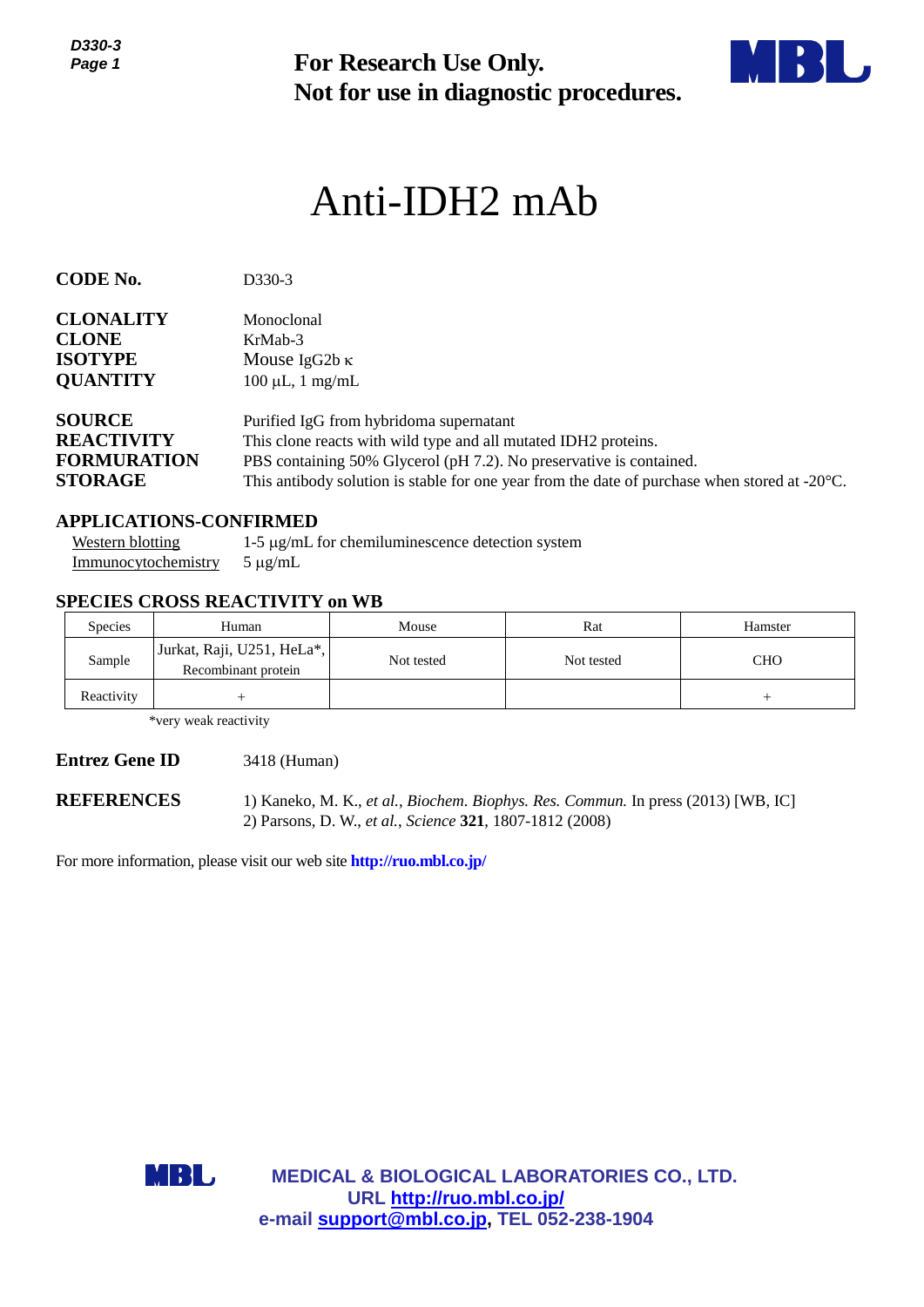*D330-3 Page 2*

## **RELATED PRODUCTS**

- D330-3 Anti-IDH2 mAb (KrMab-3)
- *2* D311-3 Anti-IDH2 mAb (RMab-22)
- D328-3 [Anti-IDH2-R172K](http://ruo.mbl.co.jp/dtl/A/D328-3/) (Human) mAb (KMab-1)<br>D309-3 Anti-IDH1 mAb (RMab-3)
- Anti-IDH1 mAb (RMab-3)
- D299-3 Anti-IDH1-R132H (Human) mAb (HMab-1)
- D300-3 Anti-IDH1-R132S (Human) mAb (SMab-1)
- D331-3 Anti-IDH1-R132G (Human) mAb (GMab-r1)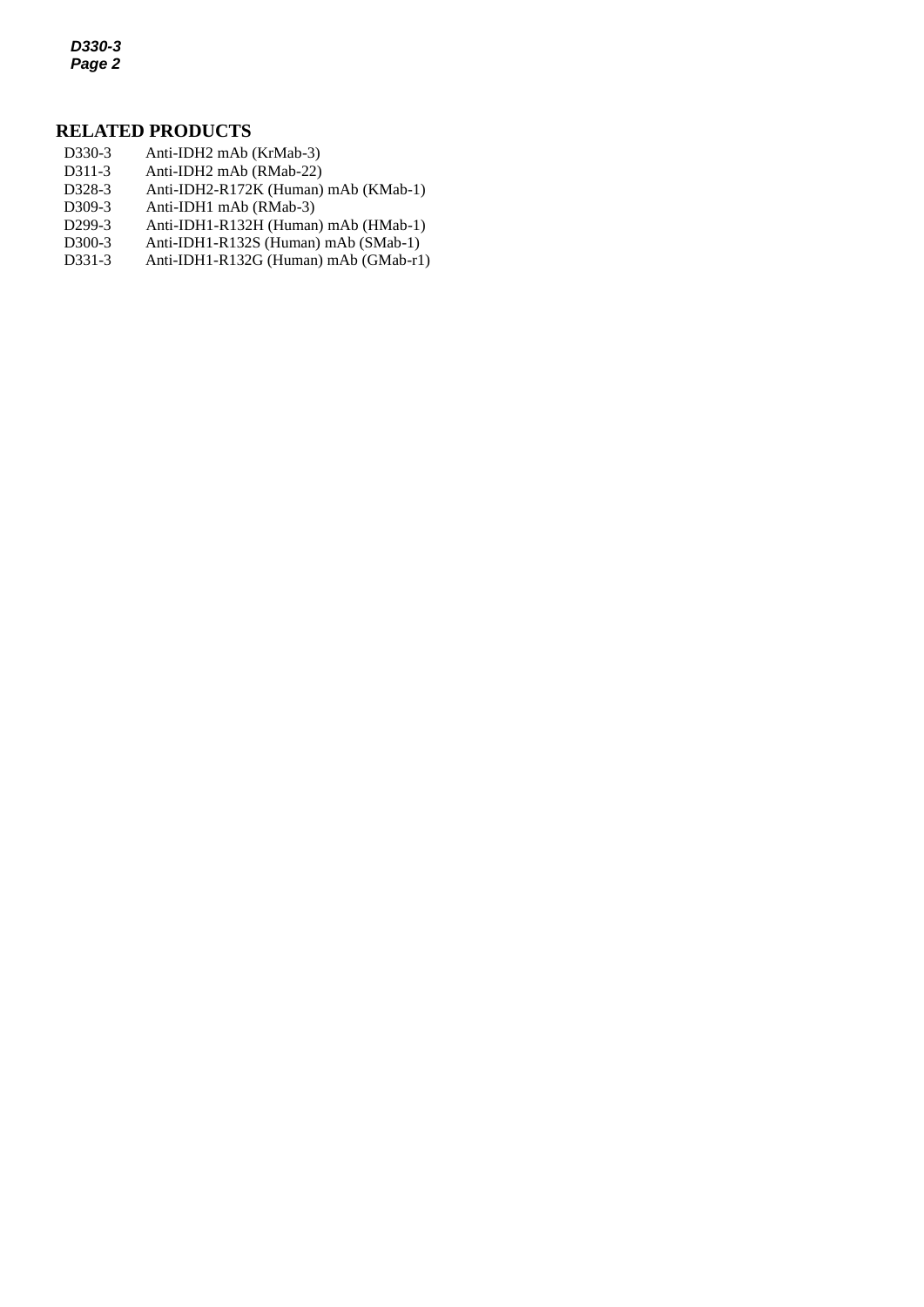## **SDS-PAGE & Western blotting**

- 1) Wash 1 x  $10^7$  cells 3 times with PBS and suspend them in 1 mL of Laemmli's sample buffer, then sonicate briefly (up to 10 sec.).
- 2) Centrifuge the tube at 12,000 x g for 5 min. at 4°C and transfer the supernatant to another tube.
- 3) Boil the samples for 3 min. and centrifuge. Load 10 µL of the sample per lane in a 1-mm-thick SDS-polyacrylamide gel (12.5% acrylamide) for electrophoresis.
- 4) Blot the protein to a polyvinylidene difluoride (PVDF) membrane at 1 mA/cm<sup>2</sup> for 1 hr. in a semi-dry transfer system (Transfer Buffer: 25 mM Tris, 190 mM glycine, 20% MeOH). See the manufacturer's manual for precise transfer procedure.
- 5) To reduce nonspecific binding, soak the membrane in 10% skimmed milk (in PBS, pH 7.2) for 1 hr. at room temperature.
- 6) Incubate the membrane with primary antibody diluted with 1% skimmed milk (in PBS, pH 7.2) as suggested in the **APPLICATIONS** for 1 hr. at room temperature. (The concentration of antibody will depend on the conditions.)

7) Wash the membrane with PBS-T (0.05% Tween-20 in PBS) [5 min. x 3 times].

- 8) Incubate the membrane with the 1:10,000 of [anti-IgG \(H+L chain\) \(Mouse\) pAb-HRP](http://ruo.mbl.co.jp/g/dtl/A/330/) (MBL; code no. 330) diluted with 1% skimmed milk (in PBS, pH 7.2) for 1 hr. at room temperature.
- 9) Wash the membrane with PBS-T (5 min. x 3 times).
- 10) Wipe excess buffer on the membrane, then incubate it with appropriate chemiluminescence reagent for 1 min. Remove extra reagent from the membrane by dabbing with paper towel, and seal it in plastic wrap.
- 11) Expose to an X-ray film in a dark room for 3 min. Develop the film as usual. The condition for exposure and development may vary.

(Positive controls for Western blotting; Jurkat, Raji, U251, CHO and recombinant protein)



### *Western blot analysis of IDH2 from cell lines*

Lane 1: HeLa Lane 2: Jurkat Lane 3: Raji Lane 4: U251 Lane 5: CHO

Immunoblot with Anti-IDH2 mAb (D330-3)



## *Western blot analysis of recombinant IDH2 proteins*

Loading volume:  $100$  ng/ $10 \mu L$ 

Lane 1: IDH2 (Wild type) Lane 2: IDH2-R172K Lane 3: IDH2-R172W Lane 4: IDH2-R172M

Immunoblot with Anti-IDH2 mAb (D330-3)